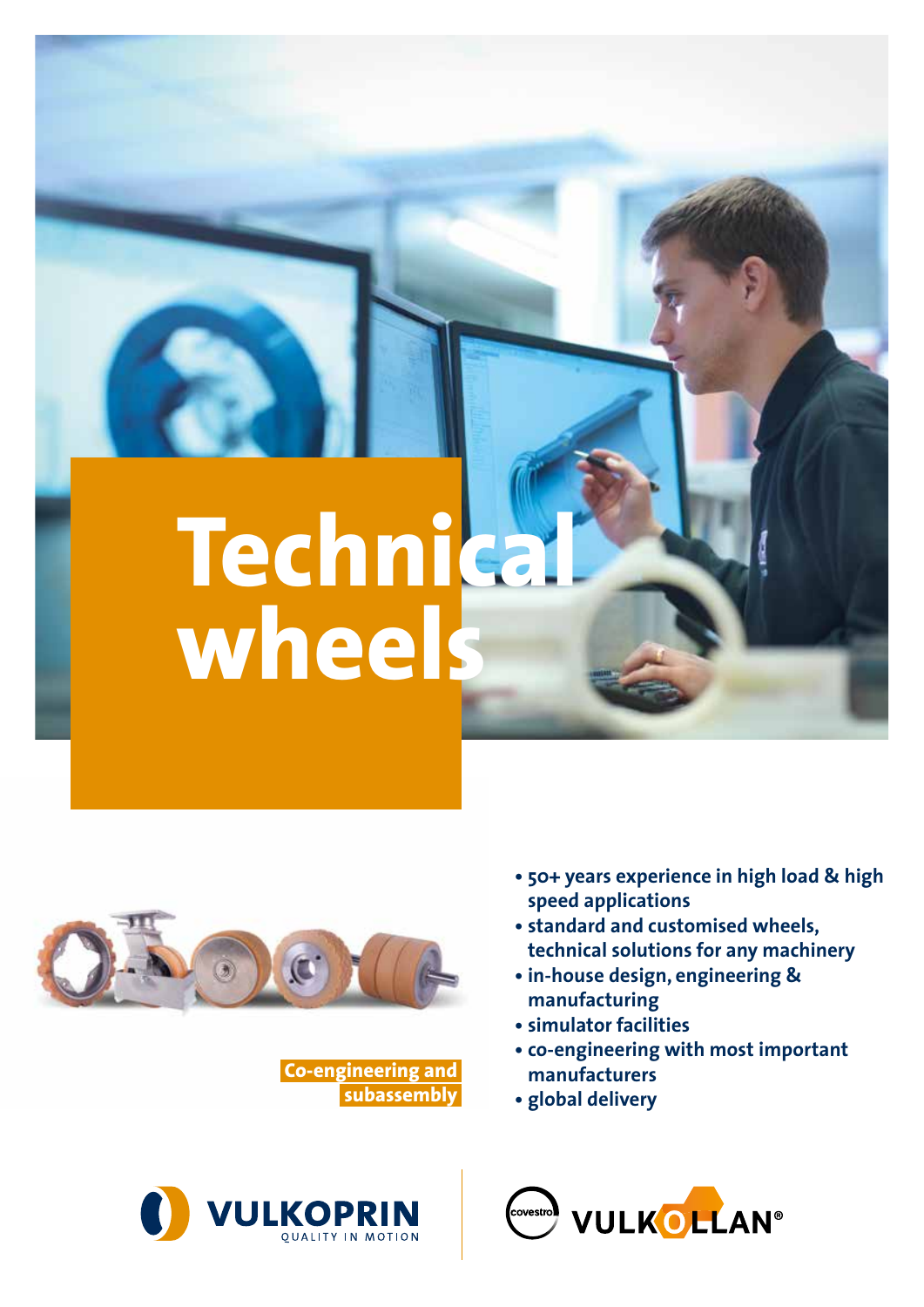Vulkoprin produces Vulkollan® in the range of 75 to 95 Shore A. This large range of hardness is one of the reasons why Vulkollan® can be found in almost all technical applications, spanning the gap between rubbers and thermoplastics.

The excellent combination of modulus and elasticity over a very wide temperature range results in wheels with very low rolling resistance and a high load-carrying capacity.





### **Discover our...**

Discover our materials such as Vulkollan®, Printhopan and Printalon G which withstand high loads, high speeds, abrasion and deformation. Our in-house engineering & testing makes Vulkoprin the ideal partner for any OEM.



### **Vulkollan® Desmodur® 15 (NDI) Thé ultimate elastomer**

Fastmoving stacker cranes equipped with drive and guide wheels made of Vulkollan®



Water treatment equipment runs on drive wheels made of Vulkollan® with anticorrosion protection.



Custom-made groove wheel for industrial sliding gates.









#### **applications**

# **Custom engineered wheels**

- **• design and engineering support**
- **• top materials for extreme working conditions**
- **• maximum load-capacities & high speed applications**
- **• from diameter 20 mm to 1200 mm**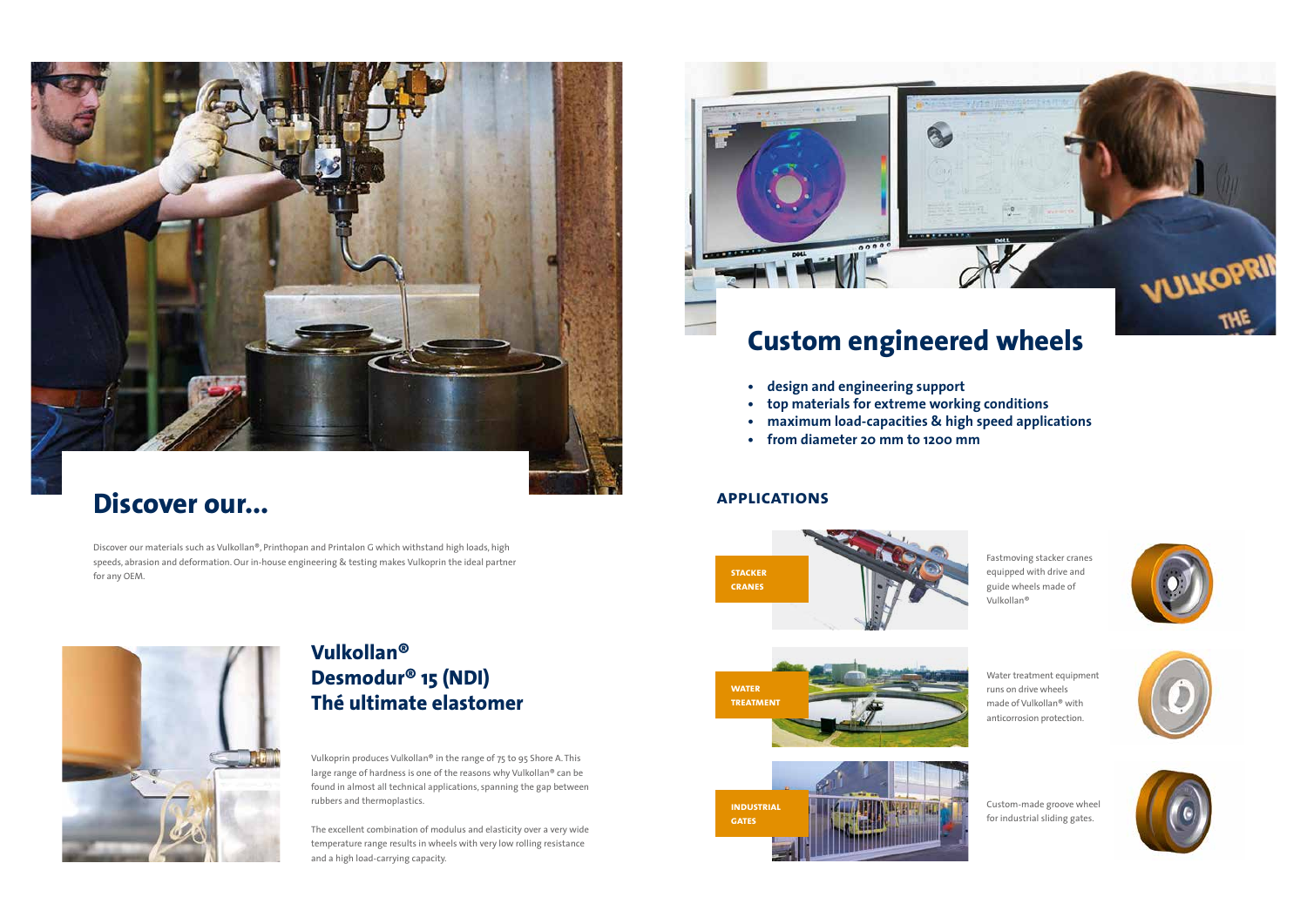## **Custom engineered wheels**

Baggage handling with precision guide rollers in airports.

Rotating screening drum with heavy load drive wheels made of Vulkollan®

Cooling drum with drive wheels made of Vulkollan® in cast iron manufacturing.









Wheel made of Vulkollan® for chain conveying in potato harvesting.











Tilting pan filters use antihydrolysis wheels made of Vulkollan®for phosphate washing.

Heavy load guiding wheels for tunneling and pipelines.



Drive wheel for AGV.

Guide roller made of Vulkollan® with excentric shaft for elevators











Heavy load 4-way sideloader in the glassindustry with wheels ø 1100 mm.

**forklifttrucks**



Handling of extreme loads with wheels made of Vulkollan®





**heavy-load transport**

> Leading manufacturer in Europe for highspeed rollercoaster wheels.



**rollercoasters**

#### **applications applications**



Assembly with concave guide rollers for steel cable in industrial elevators.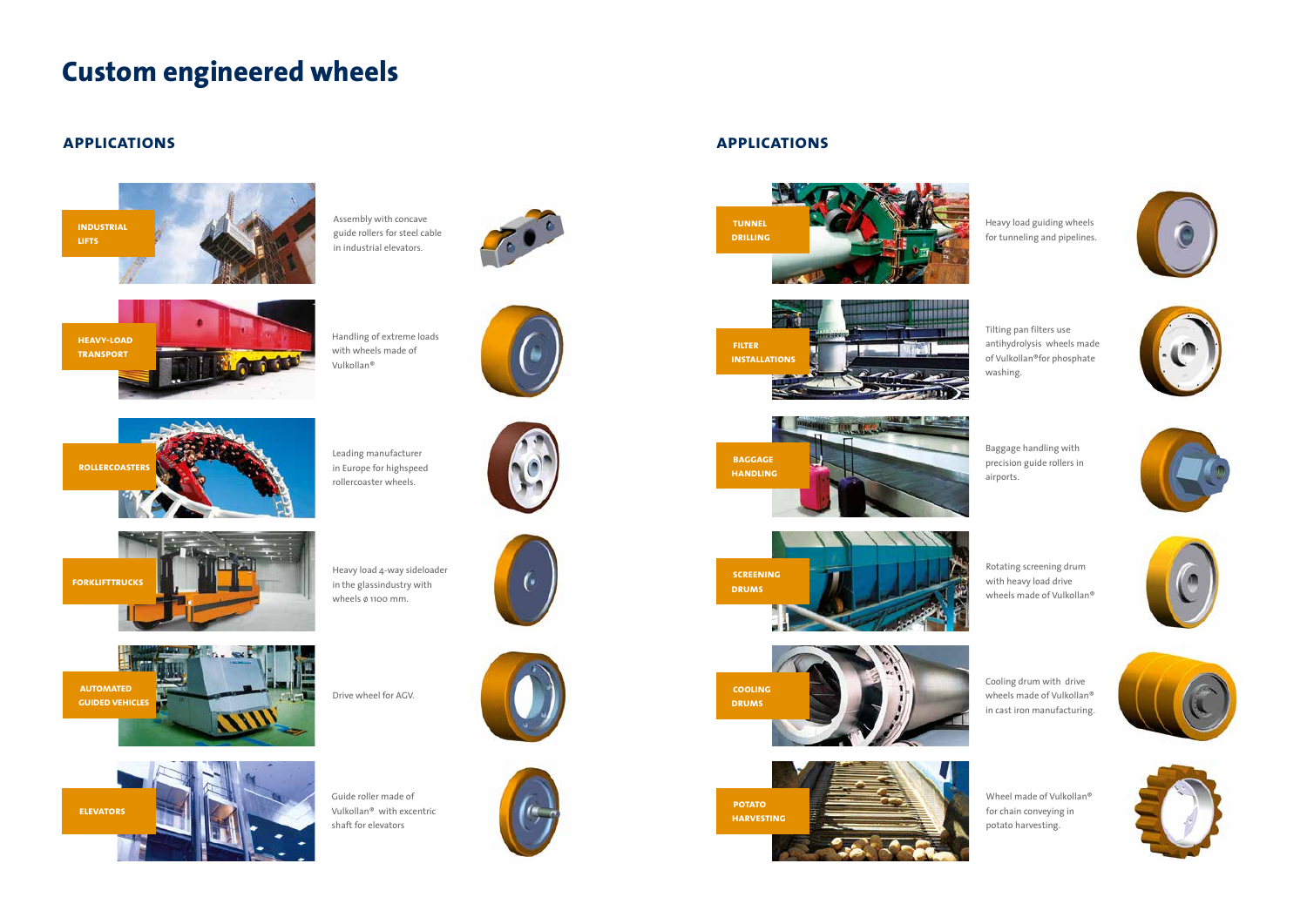| <b>Table</b><br><b>LEGEND</b><br>• Basic<br>•• Good<br>*** Recommended |                      |                               |                                                                     |                                                                             |                               |                               |                         |                               |                                                                     |                               |                               |
|------------------------------------------------------------------------|----------------------|-------------------------------|---------------------------------------------------------------------|-----------------------------------------------------------------------------|-------------------------------|-------------------------------|-------------------------|-------------------------------|---------------------------------------------------------------------|-------------------------------|-------------------------------|
| Material                                                               | $\ominus$ vulkellan' |                               |                                                                     |                                                                             | <b>PRINTHANE</b>              |                               |                         |                               |                                                                     |                               |                               |
|                                                                        | 75                   | 80                            | 90                                                                  | 95                                                                          | Grip                          | <b>B65</b>                    | <b>B75</b>              | $\mathsf{C}$                  | X92                                                                 | X95                           | <b>X97</b>                    |
| Application                                                            | <b>VH75</b>          | V <sub>180</sub>              | <b>VKgo</b>                                                         | VL95                                                                        | RK90                          | <b>BF65</b>                   | <b>BH75</b>             | YL95                          | CK92                                                                | CL95                          | CM <sub>97</sub>              |
| Manual                                                                 | $\ddot{\bullet}$     | $\bullet\; \bullet\; \bullet$ | $\bullet\bullet\bullet$                                             | $\bullet\hspace{0.1cm} \bullet\hspace{0.1cm} \bullet\hspace{0.1cm} \bullet$ | L.                            | $\bullet\,\bullet\,\bullet$   | $\bullet\bullet\bullet$ | $\bullet\; \bullet\; \bullet$ | $\bullet$ $\bullet$ $\bullet$                                       | $\bullet$ $\bullet$ $\bullet$ | $\bullet$ $\bullet$ $\bullet$ |
| Driven                                                                 | $\bullet$            | $\bullet$ $\bullet$           | $\begin{smallmatrix} \bullet & \bullet & \bullet \end{smallmatrix}$ | $\bullet$                                                                   | $\bullet\bullet\bullet$       | $\bullet$                     | $\bullet\; \bullet$     | $\bullet\bullet\bullet$       | $\begin{smallmatrix} \bullet & \bullet & \bullet \end{smallmatrix}$ | $\bullet$                     | $\bullet\; \bullet$           |
| Heavy load                                                             | $\bullet$            | $\bullet$                     | $\bullet\; \bullet$                                                 | $\bullet$ $\bullet$ $\bullet$                                               | $\bullet\; \bullet$           | $\bullet$                     | $\bullet$               | $\bullet$                     | $\bullet\; \bullet$                                                 | $\bullet$ $\bullet$ $\bullet$ | $\bullet$ $\bullet$ $\bullet$ |
| Long distance                                                          | $\bullet$            | $\bullet$                     | $\bullet\bullet\bullet$                                             | $\bullet$ $\bullet$ $\bullet$                                               | $\bullet\; \bullet$           | $\bullet$                     | $\bullet$               | $\bullet \bullet \bullet$     | $\bullet \bullet \bullet$                                           | $\bullet$ $\bullet$ $\bullet$ | $\bullet$ $\bullet$ $\bullet$ |
| Uneven floor                                                           | $\bullet$            | $\bullet$ $\bullet$           | $\cdots$                                                            | $\bullet$                                                                   | $\bullet\; \bullet$           | $\bullet$                     | $\bullet$               | $\bullet\bullet\bullet$       | $\bullet$ $\bullet$ $\bullet$                                       | $\bullet$                     | $\bullet$                     |
| Wet floor                                                              | $\bullet$            | $\bullet$ $\bullet$           | $\bullet$                                                           | $\bullet$                                                                   | $\bullet$ $\bullet$ $\bullet$ | $\bullet$                     | $\cdots$                | $\bullet$                     | $\bullet$                                                           | $\bullet$                     | $\bullet$                     |
| Noise reduction                                                        | $\ddot{\bullet}$     | $\bullet$ $\bullet$ $\bullet$ | $\bullet\; \bullet$                                                 | $\bullet$ $\bullet$                                                         | $\bullet\; \bullet$           | $\bullet$ $\bullet$           | $\bullet$ $\bullet$     | $\bullet$                     | $\bullet$                                                           | $\bullet$                     | $\bullet$                     |
| Rolling resistance                                                     | $\bullet$            | $\bullet\; \bullet$           | $\bullet\bullet\bullet$                                             | $\bullet$ $\bullet$ $\bullet$                                               | $\bullet\; \bullet$           | $\bullet$                     | $\bullet\; \bullet$     | $\bullet\; \bullet\; \bullet$ | $\cdots$                                                            | $\bullet$ $\bullet$ $\bullet$ | $\bullet$ $\bullet$ $\bullet$ |
| Non marking                                                            | $\ddot{\bullet}$     | $\ddot{\bullet}$              | $\bullet$ $\bullet$ $\bullet$                                       | $\bullet$ $\bullet$ $\bullet$                                               | $\bullet$                     | $\bullet$ $\bullet$ $\bullet$ | $\cdots$                | $\bullet$ $\bullet$ $\bullet$ | $\bullet \bullet \bullet$                                           | $\bullet \bullet \bullet$     | $\bullet \bullet \bullet$     |
| Ambient temperature < o°C                                              | $\bullet$            | $\bullet$                     | $\bullet\; \bullet$                                                 | $\bullet\; \bullet$                                                         | $\bullet\; \bullet$           | $\bullet$                     | $\bullet$               | $\bullet$                     | $\bullet$ $\bullet$ $\bullet$                                       | $\bullet\; \bullet$           | $\bullet$ $\bullet$ $\bullet$ |
| Ambient temperature >40°C                                              | $\ddot{\phantom{a}}$ | $\bullet\; \bullet$           | $\bullet$                                                           | $\bullet\; \bullet$                                                         | $\bullet$                     | $\bullet$                     | $\bullet$               | $\bullet$                     | $\bullet$ $\bullet$ $\bullet$                                       | $\bullet$ $\bullet$ $\bullet$ | $\bullet$ $\bullet$ $\bullet$ |
| Wear                                                                   | $\bullet$            | $\ddot{\bullet}$              | $\bullet\bullet\bullet$                                             | $\bullet$ $\bullet$ $\bullet$                                               | $\bullet\; \bullet$           | $\bullet$                     | $\bullet$               | $\bullet$                     | $\bullet\bullet\bullet$                                             | $\bullet\; \bullet$           | $\bullet$ $\bullet$ $\bullet$ |
| V-max. lifttruck drive wheel m/s                                       |                      | 12                            | 25                                                                  | 30                                                                          | 25                            | $\frac{1}{2}$                 | 12                      | 25                            | 30                                                                  |                               | $\overline{\phantom{a}}$      |
| V-max. lifttruck load Wheel m/s                                        | $\sim$               | 16                            | 30                                                                  | 40                                                                          | 30                            |                               | 16                      | 30                            | 40                                                                  | $\overline{\phantom{a}}$      | $\sim$                        |
| Extreme V                                                              | $\bullet$            | $\bullet$                     | $\bullet\; \bullet$                                                 | $\bullet\; \bullet$                                                         | $\bullet$                     | $\bullet$                     | $\bullet$               | $\bullet\; \bullet$           | $\bullet$ $\bullet$ $\bullet$                                       | $\bullet$ $\bullet$ $\bullet$ | $\bullet$ $\bullet$ $\bullet$ |
| Hydrolysis resistance                                                  | $\bullet$            | $\bullet$                     | $\bullet$                                                           | $\bullet$                                                                   | $\bullet$                     | $\bullet$                     | $\bullet$               | $\bullet$                     | $\bullet \bullet \bullet$                                           | $\bullet$ $\bullet$ $\bullet$ | $\bullet$ $\bullet$ $\bullet$ |
| Electrical conductive ISO2878                                          |                      |                               |                                                                     |                                                                             |                               |                               |                         | $\bullet \bullet \bullet$     |                                                                     |                               |                               |

**docking STATION** 

Triple swivel castor for docking systems in airports.

Tumblers with drive wheels made of Vulkollan® in the

meat industry.





Adaptable swivel castor for print finishing equipment.



**tumblers**

**graphic printing**

# **Custom engineered wheels**

Steel welded wheelcentre made of Vulkollan® for waste sorting equipment.



Skidrollers made of Vulkollan® for automotive conveying systems.





**automotive solutions**



Concave shaped guide wheel for cables in harbour cranes.



#### **applications**



# **https://www.vulkoprin.be/techcorner/**